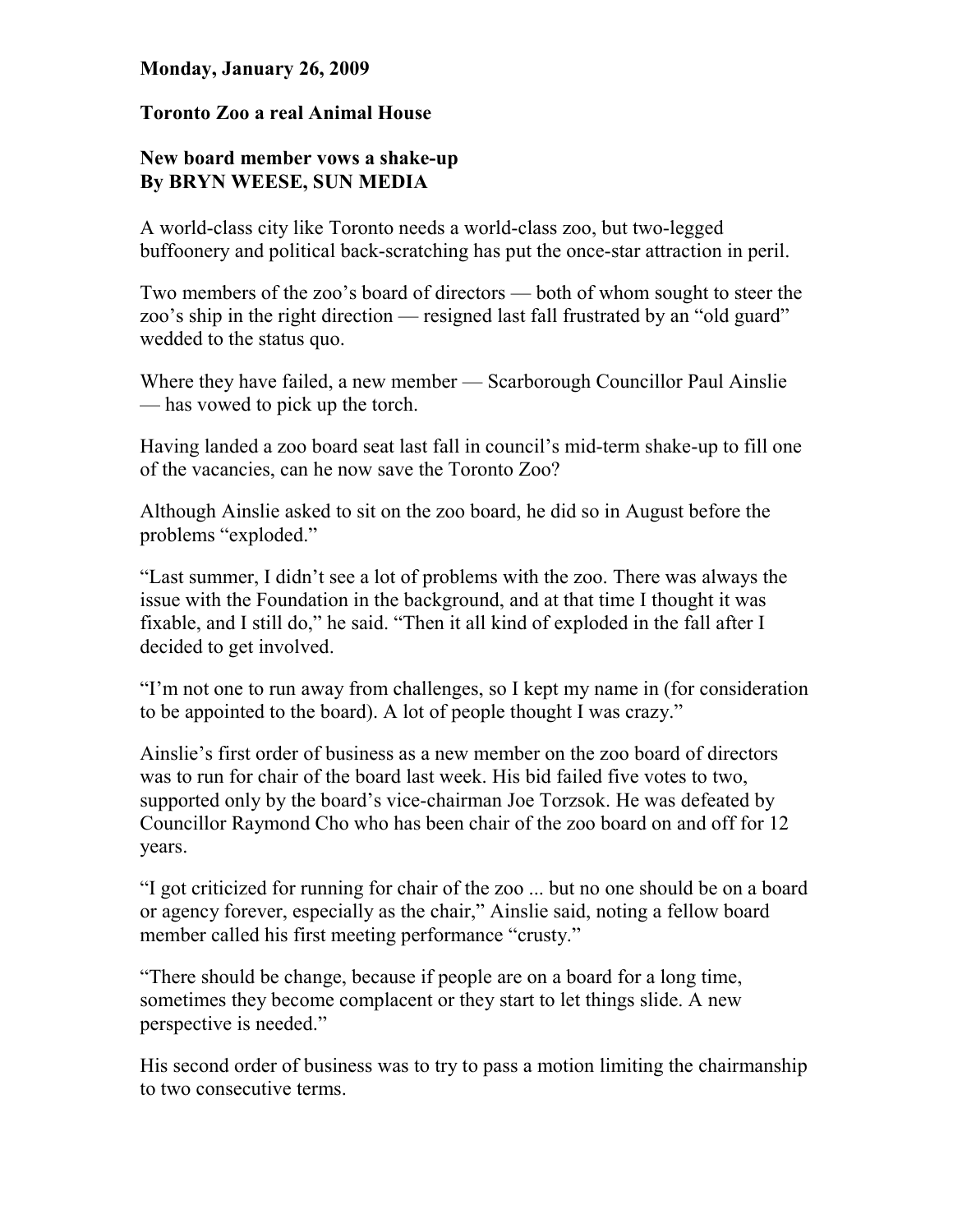Councillor Michael Thompson, who resigned from the zoo board last fall along with Councillor Mike Del Grande, wishes Ainslie well on his journey to save the zoo and had some advice for the father of three.

"He better take a lot of Tylenol with him. There's going to be a lot of headaches," Thompson said, noting he was disappointed Ainslie's bid for the chair was unsuccessful.

"Because the old guard is still in place, you're never going to get the needed change to really right the ship of the zoo that's actually leaning and sinking ... I applaud Paul on his effort, but I think after a while he, too, will resign because of the frustration of trying to implement changes to the zoo."

But Ainslie said he will not resign, despite what could be a very bumpy road ahead of him. Among other things, he says he's guided by activist Nellie McClung's defiant creed, "Never retreat, never explain, never apologize. Get the thing done and let them howl."

"I've got a plaque that says that on my desk," he laughed. "It could be tough going ahead, but I'm not one to back down from a fight. I'm pretty thick-skinned."

Principally, Ainslie is critical of the board's decision to sever ties this past September with the Toronto Zoo Foundation, the largely volunteer fundraising arm of the zoo for the past 34 years.

He said the foundation should have been restructured, instead of discarded, because the zoo board is now planning to raise \$250 million itself in the next decade to fund an ambitious expansion plan.

"I think the fundraising goals are wildly outrageous," he said, calling the foundation/board break-up "mind boggling." "I have an inherent difficulty with politicians going out and knocking on doors to raise money."

Ainslie, who knows how to carry the ones and sits on the city's budget committee, also thinks some of the capital expansion plans at the zoo should take a back seat to repairing the facilities they already have.

"Our state of good repair (at the zoo) is at \$80 million, and this is the problem I have sometimes at city council with some of (Mayor David Miller's) initiatives ... Why wouldn't you fix what you have first?" he said. "We need to be responsible with our dollars."

But saving the zoo, and repairing its relationship with the Zoo Foundation, can't be left to one lone voice on the board.

Miller has to get involved, said Thompson.